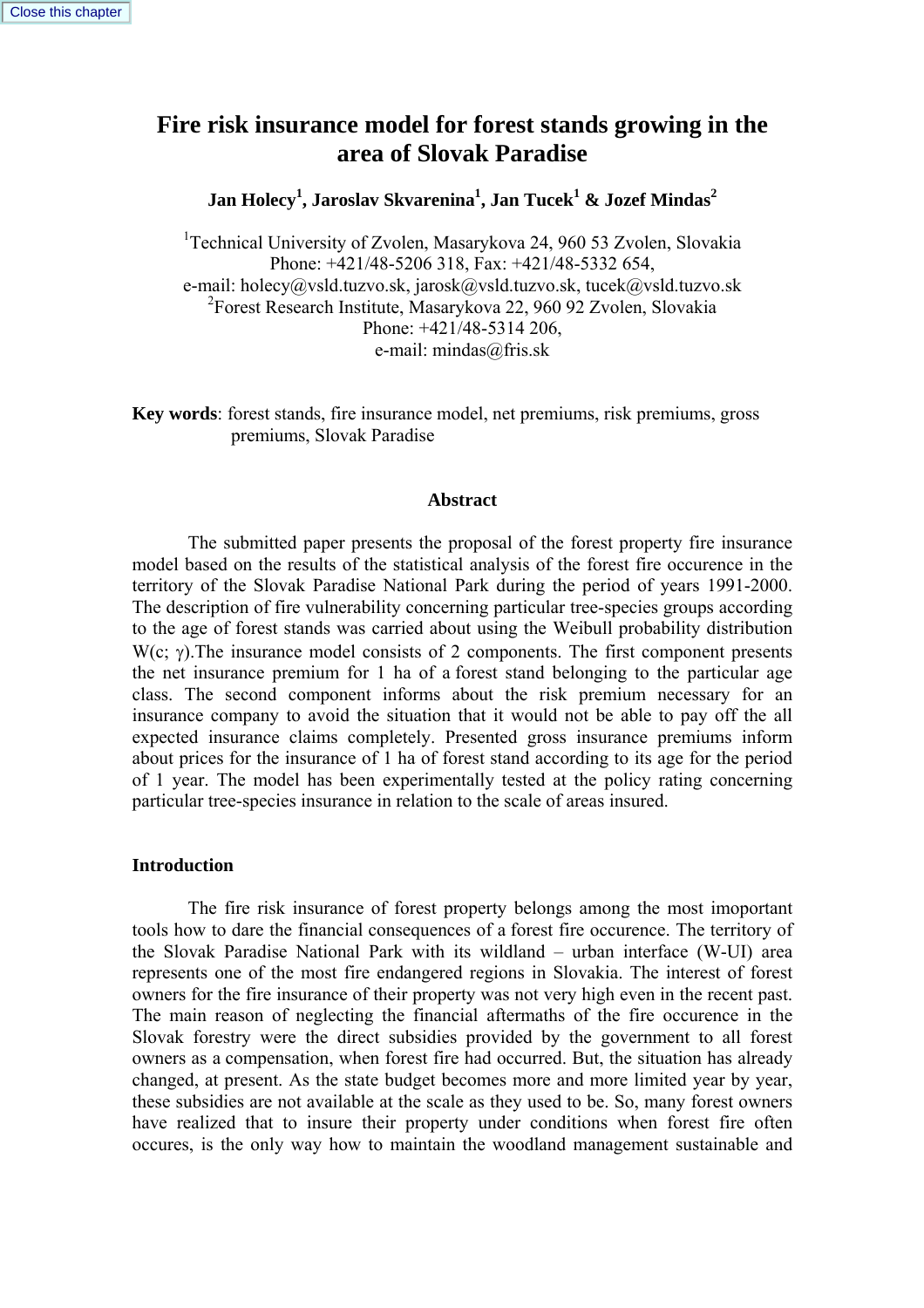financially stable. In this sense, a well developed system of the regular fire insurance is needed.

 The objective of this paper is to propose the forest property fire risk insurance model that would meet all necessary requirements for efficient fire insurance of forests within the W-UI of the Slovak Paradise.

#### **Statistical analysis of burnability concerning particular tree-species**

 As the basic measures of the burnability observed at particular tree-species were used the point estimates of the mean annual fire occurence rates  $(\hat{p})$ :

$$
\hat{p} = \frac{\sum h_i}{\sum H_i} ; \qquad \sum h_i = h \quad \text{and} \qquad \sum H_i = H \tag{1}
$$

where:

 $(h<sub>i</sub>)$  is the area of the particular tree-species destroyed by fire during the  $(i-th)$  year

(Hi) is the total observed area of the particular tree-species within the experimental area during the (i-th) year

 These fire occurence rates were mutually compared and tested whether their differences are significant or not by the following null hypothesis  $(H_0)$ :

$$
H_0: \hat{p}_1 - \hat{p}_2 = 0
$$
 (2)

At these tests we used the (z) test statistic as proposed by Triola (1989) and also by Klein at al. (1997):

$$
z = \frac{(\hat{p}_1 - \hat{p}_2)}{\sqrt{\frac{\hat{p}_1(1 - \hat{p}_1)}{H_1} + \frac{\hat{p}_2(1 - \hat{p}_2)}{H_2}}}
$$
(3)

The null hypothesis (H<sub>0</sub>) was rejected at the significance level of ( $\alpha$ ) when (z > z<sub>a</sub>). Symbol  $(z_\alpha)$  denotes the critical value of the standard normal distribution N(0;1). The significance level of ( $\alpha$  = 0.05) these tests was used. According to the results of this testing procedure the following 5 groups of tree-species were distinguished as presented in TABLE 1.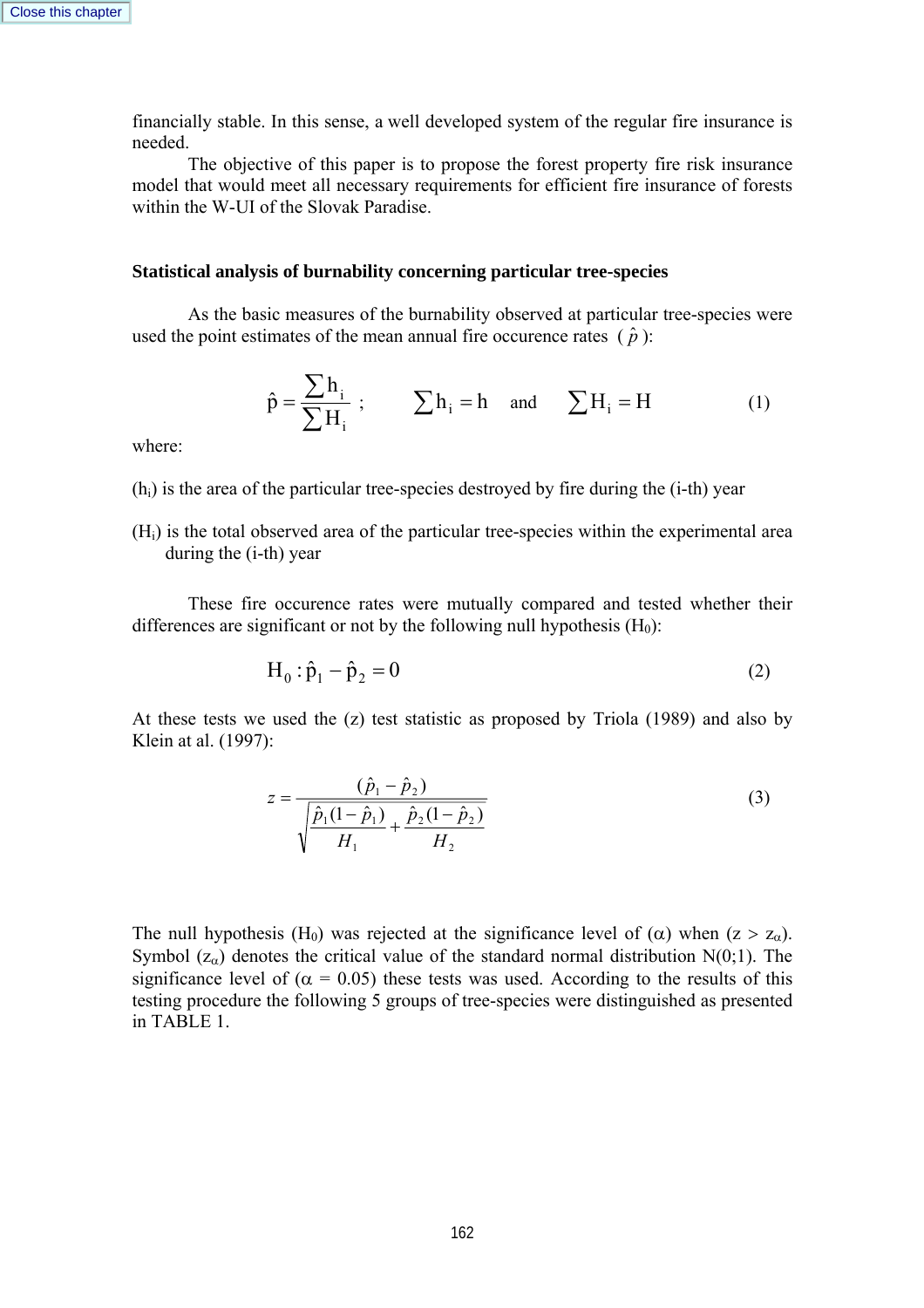|     | $N_{\text{unhowof}}$ $\ell$ $N_{\text{uowof}}$ | $\Gamma_{\text{total}}$ absented $\Gamma_{\text{total}}$ destroyed $\Gamma_{\text{true}}$ commence |  |
|-----|------------------------------------------------|----------------------------------------------------------------------------------------------------|--|
| (p) |                                                |                                                                                                    |  |
|     |                                                |                                                                                                    |  |

TABLE 1:Particular groups of tree-species with the same annual fire occurrence rates

| <b>Numbers of</b><br>gropups | Groups of<br>particular<br>tree-species | <b>Total observed</b><br>areas | <b>Total destroyed</b><br>areas | <b>Fire occurrence</b><br>rates |
|------------------------------|-----------------------------------------|--------------------------------|---------------------------------|---------------------------------|
|                              |                                         | ha                             | ha                              |                                 |
|                              | Pine                                    | 21295,7010                     | 29,3281                         | 0,001377186                     |
| 2.                           | Spruce                                  | 106028,2990                    | 83,5258                         | 0,000787769                     |
| 3.                           | Larch                                   | 12572,0470                     | 7,9200                          | 0,000629969                     |
| 4.                           | Fir                                     | 16204,7570                     | 5,6986                          | 0,000351664                     |
|                              | <b>Broadleaved</b>                      | 51673,6420                     | 13,8583                         | 0,000268189                     |
| <b>TOTAL</b>                 |                                         | 207774,4460                    | 140,3309                        | 0,000675400                     |

The observed data pointed out the obviously higher fire occurence rates at the younger forest stands than the older ones.

The obtained empirical distribution functions describing the observed destruction of the forest stands by fire at particular tree-species in relation to their age were modelled using the Weibull probability distribution W (c;  $\gamma$ ) with the given probability distribution function F (t):

$$
F(t) = 1 - e^{-ct^{\gamma}}
$$
 (4)

# **where (t) denotes the age of a forest stand.**

The parameters (c) and (γ) related to the assumed distribution W (c; γ) were estimated from each of the analyzed empirical distribution functions using the method of quartiles, as proposed by Kouba (1997, 2002), developed by Kouba and Kasparova (1989) and applied also by von Gadow (2000). This procedure was used due to the fact, that the Kolmogorav-Smirnov test had pointed out the very significant goodness of fit ( $\alpha$  = 0.05) between the empirical and the corresponding a ssumed Weibull probability distribution functions describing the destruction of forest by fire in relation to its age, at all analysed tree-species. The vulnerability of forest stands by fire in relation to their age was then estimated by probabilities p (t) calculated by using the relation:

$$
\frac{p(t)}{u} = \frac{\Delta F(t) \cdot h}{H}, \quad \text{it means that} \tag{5}
$$

$$
p(t) = u \cdot \Delta F(t) \cdot \hat{p}
$$
 (6)

**where:** 

## **is the number of assumed age classes at particular tree-species (1 age class spans the period of 10 years)**

 $\Delta F$  (t) is the expected increment of the Weibull probability distribution function F (t) corresponding to the increment of  $(∆ t) = 10$  years

The obtained probabilities of p (t) inform about the expected destruction of a (t) years old forest stand during a common year. They refer to the possibility how to calculate the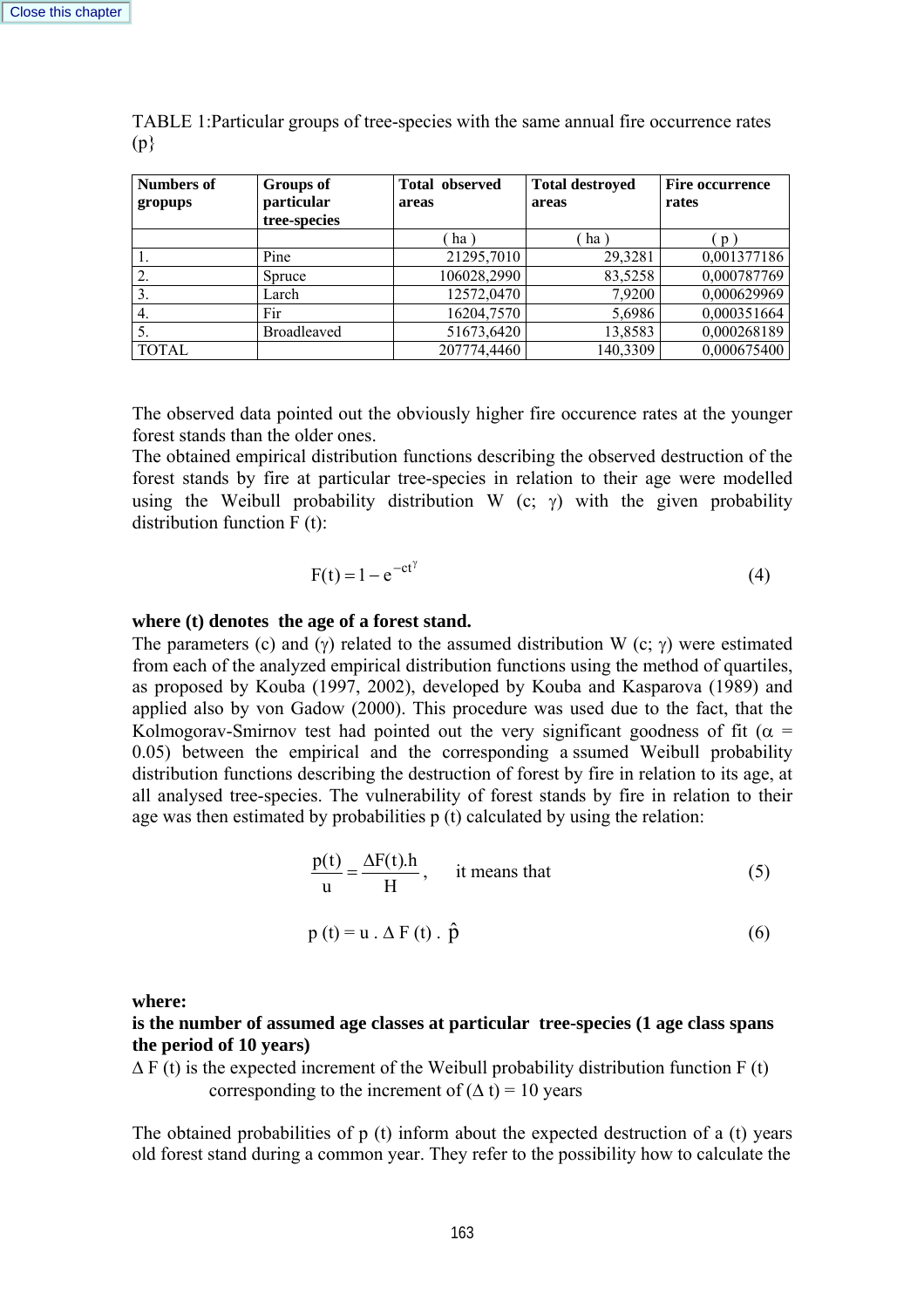expected loss in terms of forest land management risk as presented by Hanewinkel (2002), Hanewinkel and Oesten (1998) and by Sisak and Pulkrab (2001). Also van Wagner (1979) proposed the very similar approach.

#### **Valuation of forest stands for purposes of insurance**

 The value of forest property in the territory of the Slovak Paradise belongs among the essential inputs of the proposed fire insurance model. The valuation of forest stands for the purposes of insurance was carried out by using the officially stated prices of standing timber in Slovakia. The forest stands expectation values were taken from the Governmental Decree no. 465/1991 also presented by Tutka et al. (1992) for the mean yield classes and the modal stocking of particular tree-species growing in the area of Slovak Paradise. All these values correspond to the mean hauling distance that in the experimental territory approaches about 1 km. The values of forest stands concerning particular tree-species obtained by this procedure are presented in TABLE 2 and TABLE 3.

|       | <b>PINE</b>                  |                           | <b>SPRUCE</b>                 |                               | <b>LARCH</b>                  |                        |
|-------|------------------------------|---------------------------|-------------------------------|-------------------------------|-------------------------------|------------------------|
| Age   | Yield class                  | 24                        | Yield class                   | 29                            | Yield class                   | 26                     |
|       | Mod.stocking                 | 0,76                      | Mod.stocking                  | 0,77                          | Mod.stocking                  | 0,765                  |
|       | Value                        | Value                     | Value                         | Value                         | Value                         | Value                  |
| (t)   | V(t)                         | H(t)                      | V(t)                          | H(t)                          | V(t)                          | H(t)                   |
| years | $( \in \ast \text{ ha}^{-1}$ | $ha^{-1}$<br>$\epsilon^*$ | $\epsilon$ * ha <sup>-1</sup> | $\epsilon$ * ha <sup>-1</sup> | $\epsilon$ * ha <sup>-1</sup> | $(\epsilon * ha^{-1})$ |
| 10    | 1112,80                      | 845,72                    | 1004,74                       | 773,65                        | 2687,14                       | 2055,66                |
| 20    | 1135,04                      | 862,63                    | 1052,41                       | 810,36                        | 2748,15                       | 2102,34                |
| 30    | 1222,31                      | 928,96                    | 1265,10                       | 974,12                        | 3016,87                       | 2307,90                |
| 40    | 1477,29                      | 1122,74                   | 1669,68                       | 1285,65                       | 3679,85                       | 2815,09                |
| 50    | 1792,16                      | 1362,04                   | 2152,50                       | 1657,42                       | 4470,74                       | 3420,11                |
| 60    | 2104,09                      | 1599,11                   | 2645,09                       | 2036,72                       | 5240,50                       | 4008,98                |
| 70    | 2403,80                      | 1826,89                   | 3659,61                       | 2817,90                       | 5979,76                       | 4574,52                |
| 80    | 2685,18                      | 2040,74                   | 5253,51                       | 4045,20                       | 6663,86                       | 5097,86                |
| 90    | 2942,36                      | 2236,19                   | 6786,29                       | 5225,44                       | 7397,25                       | 5658,90                |
| 100   | 3270,42                      | 2485,52                   | 8242,07                       | 6346,39                       | 8526,08                       | 6522,45                |
| 110   | 3868,14                      | 2939,78                   | 9633,06                       | 7417,46                       | 10391,83                      | 7949,75                |
| 120   | 4453,87                      | 3384,94                   | 10928,71                      | 8415,11                       | 12109,71                      | 9263,93                |
| 130   | 5098,27                      | 3874,69                   | 12146,14                      | 9352,53                       | 13760,72                      | 10526,95               |
| 140   | 5720,19                      | 4347,34                   | 13302,45                      | 10242,89                      | 15365,96                      | 11754,96               |
| 150   | 6309,10                      | 4794,92                   | 14387,86                      | 11078,66                      | 16883,20                      | 12915,64               |
| 160   | 6875,76                      | 5225,58                   | 15401,16                      | 11858,90                      | 18334,72                      | 14026,06               |
| 170   | 6875,76                      | 5225,58                   | 15401,16                      | 11858,90                      | 18334,72                      | 14026,06               |
| 180   | 6875,76                      | 5225,58                   | 15401,16                      | 11858,90                      | 18334,72                      | 14026,06               |

| TABLE 2: Values of the fully stocked pine, spruce and larch stands $V(t)$ and their |                                    |  |  |  |  |  |  |
|-------------------------------------------------------------------------------------|------------------------------------|--|--|--|--|--|--|
|                                                                                     | values reduced by a modal stocking |  |  |  |  |  |  |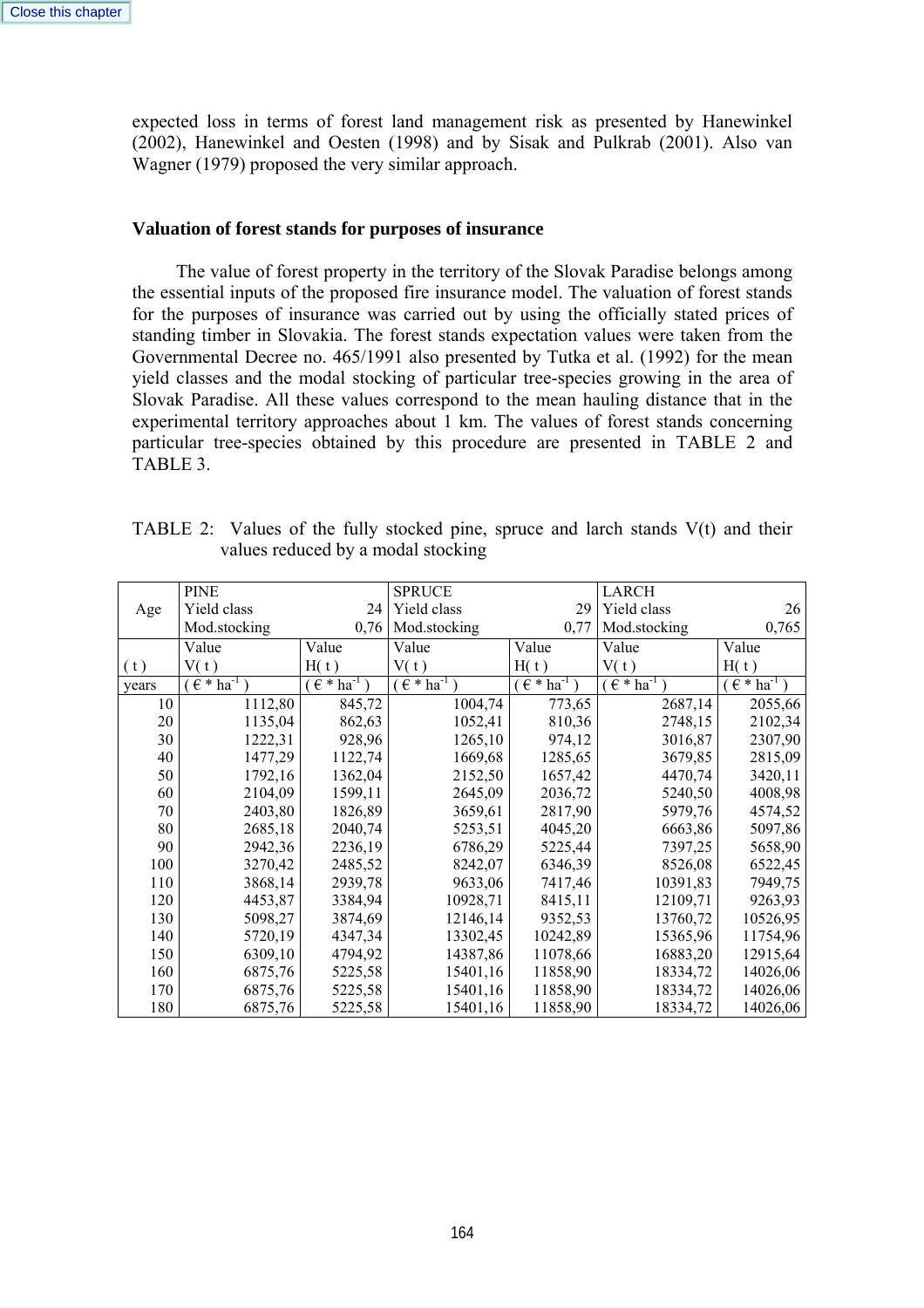|       | <b>FIR</b>                |                      | <b>OAK</b>            |                    | <b>BEECH</b>                  |                           |
|-------|---------------------------|----------------------|-----------------------|--------------------|-------------------------------|---------------------------|
| Age   | Yield class               | 26                   | Yield class           | 22                 | Yield class                   | 24                        |
|       | Mod.stocking              | 0,73                 | Mod.stocking          | 0,78               | Mod.stocking                  | 0,79                      |
|       | Value                     | Value                | Value                 | Value              | Value                         | Value                     |
| (t)   | V(t)                      | H(t)                 | V(t)                  | H(t)               | V(t)                          | H(t)                      |
| vears | $ha^{-1}$<br>$\epsilon *$ | $\epsilon * ha^{-1}$ | $\epsilon * h a^{-1}$ | $(\epsilon * ha^T$ | $\epsilon$ * ha <sup>-1</sup> | $ha^{-1}$<br>$\epsilon *$ |
| 10    | 937,27                    | 684,21               | 1396,62               | 1089,36            | 1060,97                       | 838,17                    |
| 20    | 969,54                    | 707,76               | 1484,38               | 1157,82            | 1161,20                       | 917,35                    |
| 30    | 1114,26                   | 813,41               | 1691,93               | 1319,70            | 1525,45                       | 1205,10                   |
| 40    | 1479,00                   | 1079,67              | 2126,58               | 1658,73            | 2058,38                       | 1626,12                   |
| 50    | 1951,79                   | 1424,81              | 2555,86               | 1993,57            | 2640,20                       | 2085,76                   |
| 60    | 2450,01                   | 1788,51              | 2966,07               | 2313,53            | 3212,24                       | 2537,67                   |
| 70    | 3093,65                   | 2258,37              | 3348,16               | 2611,57            | 3752,51                       | 2964,48                   |
| 80    | 4512,79                   | 3294,33              | 3706,30               | 2890,92            | 4713,25                       | 3723,46                   |
| 90    | 6096,91                   | 4450,74              | 4032,66               | 3145,47            | 6363,37                       | 5027,06                   |
| 100   | 7605,24                   | 5551,83              | 4329,68               | 3377,15            | 7817,92                       | 6176,16                   |
| 110   | 9070,06                   | 6621,15              | 4626,95               | 3609,02            | 9028,02                       | 7132,13                   |
| 120   | 10445,41                  | 7625,15              | 5123,70               | 3996,48            | 9991,20                       | 7893,05                   |
| 130   | 11734,22                  | 8565,98              | 5954,38               | 4644,42            | 10697,70                      | 8451,18                   |
| 140   | 12978,54                  | 9474,33              | 6732,75               | 5251,55            | 11135,29                      | 8796,88                   |
| 150   | 14138,76                  | 10321,29             | 7483,01               | 5836,75            | 11335,75                      | 8955,24                   |
| 160   | 15236,88                  | 11122,93             | 8185,60               | 6384,77            | 11159,73                      | 8816,19                   |
| 170   | 15236,88                  | 11122,93             | 8185,60               | 6384,77            | 11159,73                      | 8816,19                   |
| 180   | 15236,88                  | 11122,93             | 8185,60               | 6384,77            | 11159,73                      | 8816,19                   |

TABLE 3: Values of the fully stocked fir, oak and beech stands V(t) and their values reduced by a modal stocking H(t)

#### **Formulation of the fire insurance model**

 Similary as the most of non-life insurance model also the proposed fire risk insurance for forest stands takes in account the two fllowing kinds of risk:

- 1. The risk of a forest owner informing about the expected loss induced by the forest fire occurrence in the area of 1 ha during a common year  $[\mathcal{E}$ . ha<sup>-1</sup>. year<sup>-1</sup>].
- 2. The risk of an insurer informing about his expected loss in relation to the scale of the total insured area of forest.

This fire risk insurance model is the enhanced version of the simplier model described by Holecy (2000 b).

Thus, in this sense, our proposed insurance model consists of these essential components:

$$
G_m(t) = N(t) + R_m(t) \tag{5}
$$

where:

- $G_m(t)$  is the gross insurance premium ( $\epsilon$  . ha<sup>-1</sup> . year<sup>-1</sup>) for 1 ha of (t) years old forest stand
- N(t) refers to the net insurance premium for 1 ha of (t) years old forest stand ( $\epsilon$  . ha<sup>-1</sup>.  $year^{-1}$ )
- $R_m(t)$  refers to the risk premium ( $\epsilon$  . ha<sup>-1</sup> . year s<sup>1</sup>) dependent on the total insured area of (m) ha.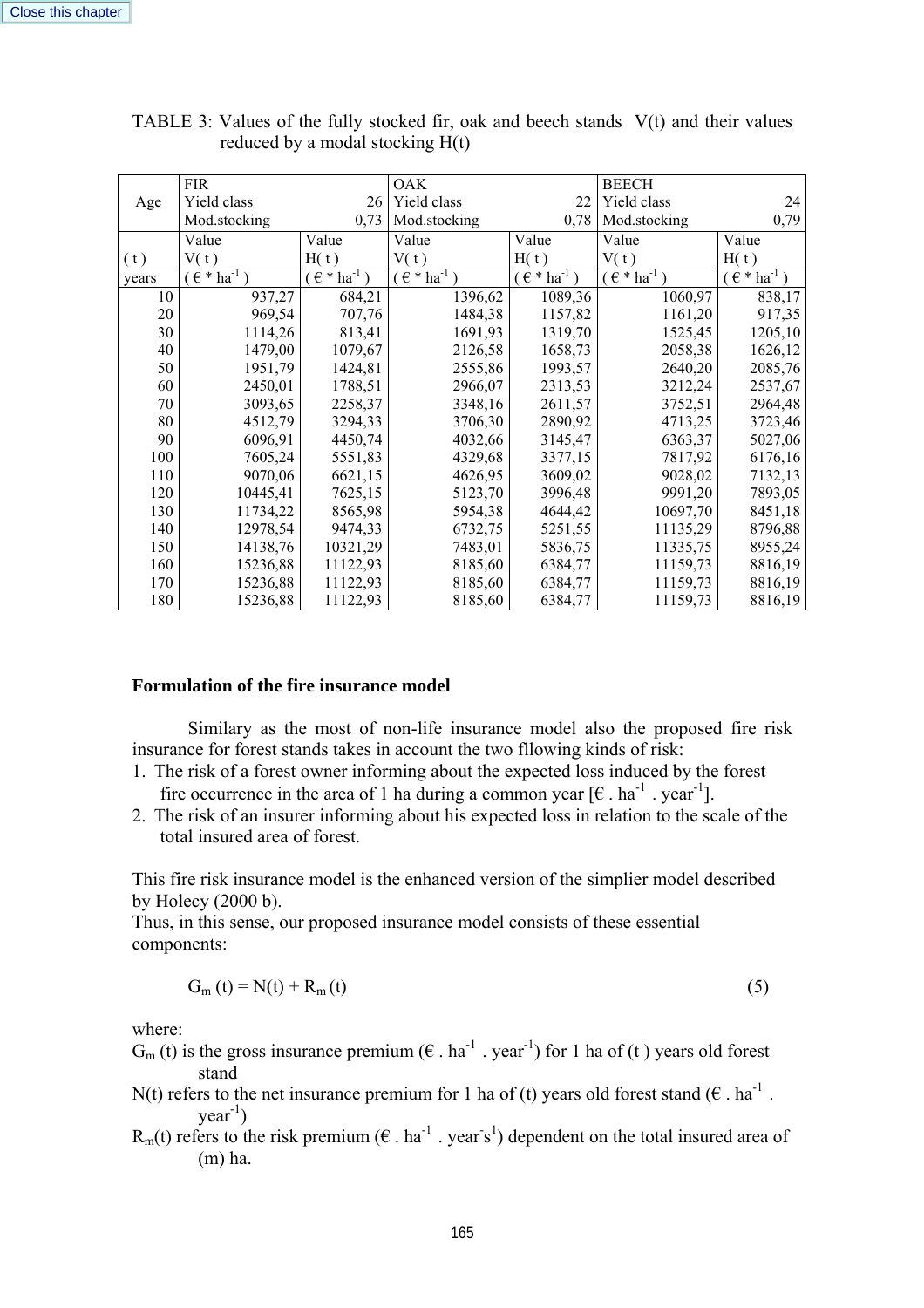The model regards the revealed higher risk of the forest destruction in younger forest stands already mentioned by Martell (1980). The net premiums N(t) were calculated as the products of values with the obtained destruction probabilities  $p(t)$ :

 $N(t) = H(t) \cdot p(t)$  (6)

where V(t) are expected values of the (t) years old forest stands presented in TABLES 2 and 3.

The risk premiums  $R_m(t)$  were calculated using the standard error of insurance  $(S_m)$  as the measure of risk concerning an insurance in the following way:

$$
R_m(t) = H(t) \cdot u \cdot \Delta F(t) \cdot s_m \cdot z_\alpha \tag{7}
$$

where:

H(t) is the modal expected value of the forest stands (t) years old  $(\epsilon \cdot ha^{-1})$  $z_{\alpha}$  is the score of the standard normal distribution that refers to the reliability (1- $\alpha$ ).

The standard error of insurance  $(s_m)$  was calculated as follows:

$$
s_m = \sqrt{\frac{\hat{p}(1-\hat{p})}{m}}
$$
 (8)

The value of  $(\alpha) = 0.05$  at all these calculations was used.

#### **Results**

The application of the proposed insurance nodel brought results shown in TABLES 4,5,6,7,8 and 9. Due to the lack of space, the corresponding risk premiums  $R_m$ (t) are not presented here, in the paper. But their values can be obtained simply by the subtracting the values of net premiums  $N(t)$  from coresponding values of  $G<sub>m</sub>(t)$  at each particular tree-species.

However, the presented gross insurance premiums  $G<sub>m</sub>(t)$  do not include overheads expenses of an insurance company.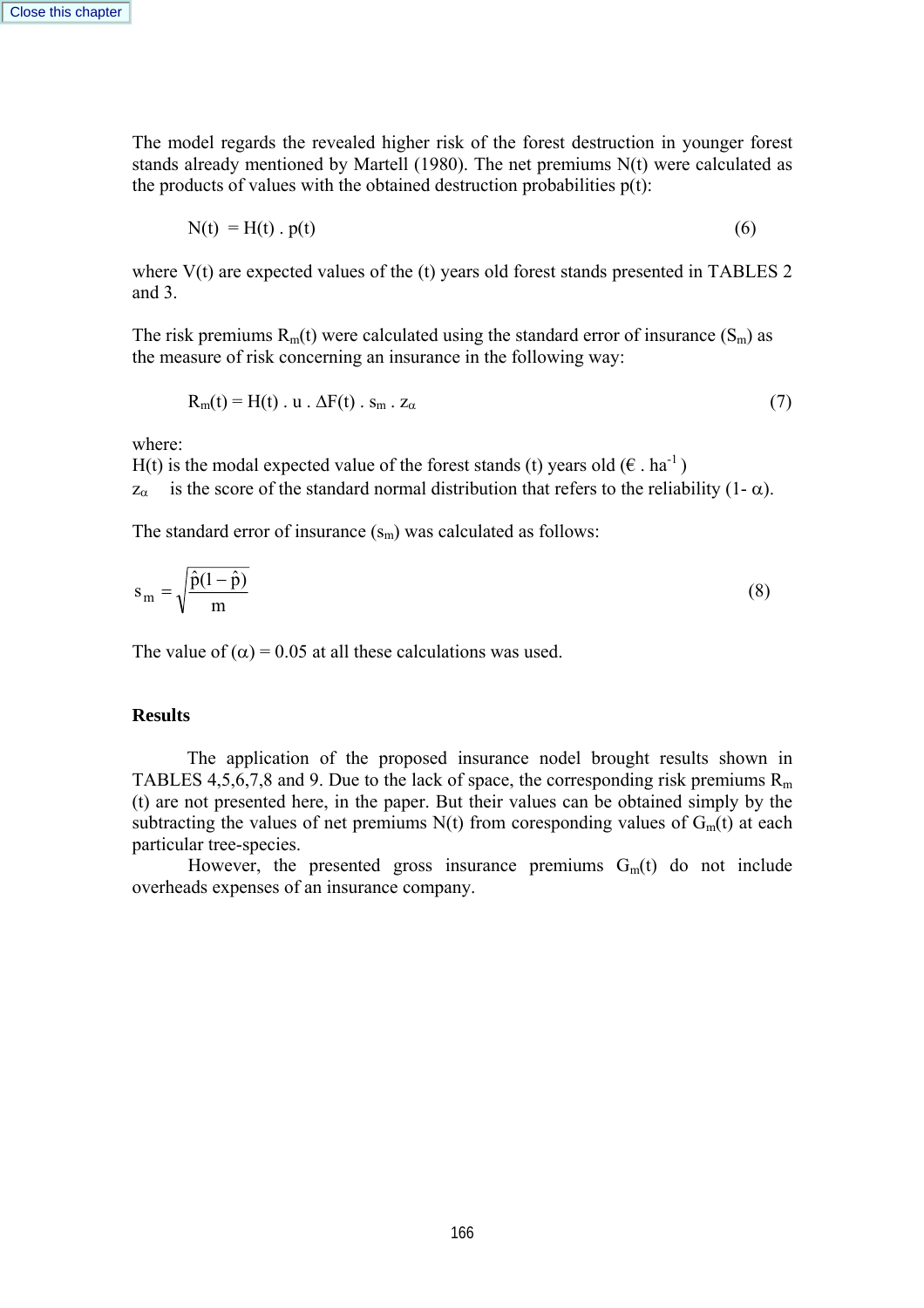| <b>PINE</b> | Net premiums                      | Gross premiums $G_m(t)_{0.95}$ at the scale of (m) ha insured |                                                 |                                                        |                                                                   |  |  |
|-------------|-----------------------------------|---------------------------------------------------------------|-------------------------------------------------|--------------------------------------------------------|-------------------------------------------------------------------|--|--|
| Years       | N(t)                              | $m = 18$                                                      | $m = 180$                                       | $m = 1,800$                                            | $m = 18000$                                                       |  |  |
| (t)         | $(\epsilon * ha^{-1}$<br>$year-1$ | $(\epsilon \ast \text{ha}^{-1} \ast$<br>$year-1$              | $(\epsilon * \overline{ha^{-1} *})$<br>$year-1$ | $(\epsilon * \overline{\text{ha}^{-1} *})$<br>$year-1$ | $(\epsilon * \overline{\mathbf{ha}^{\text{-}1*}})$<br>$year^{-1}$ |  |  |
| 10          | 4,26                              | 52,21                                                         | 19,42                                           | 9,05                                                   | 5,77                                                              |  |  |
| 20          | 2,95                              | 35,99                                                         | 13,40                                           | 6,26                                                   | 4,00                                                              |  |  |
| 30          | 2,48                              | 29,82                                                         | 11,13                                           | 5,22                                                   | 3,35                                                              |  |  |
| 40          | 2,42                              | 28,59                                                         | 10,69                                           | 5,03                                                   | 3,24                                                              |  |  |
| 50          | 2,40                              | 27,98                                                         | 10,49                                           | 4,96                                                   | 3,21                                                              |  |  |
| 60          | 2,33                              | 26,77                                                         | 10,06                                           | 4,78                                                   | 3,11                                                              |  |  |
| 70          | 2,23                              | 25,12                                                         | 9,47                                            | 4,52                                                   | 2,95                                                              |  |  |
| 80          | 2,09                              | 23,19                                                         | 8,76                                            | 4,20                                                   | 2,75                                                              |  |  |
| 90          | 1,93                              | 21,09                                                         | 7,99                                            | 3,84                                                   | 2,53                                                              |  |  |
| 100         | 1,81                              | 19,54                                                         | 7,42                                            | 3,59                                                   | 2,38                                                              |  |  |
| 110         | 1,82                              | 19,32                                                         | 7,36                                            | 3,57                                                   | 2,38                                                              |  |  |
| 120         | 1,79                              | 18,65                                                         | 7,12                                            | 3,48                                                   | 2,32                                                              |  |  |
| 130         | 1,75                              | 17,95                                                         | 6,87                                            | 3,37                                                   | 2,26                                                              |  |  |
| 140         | 1,68                              | 16,97                                                         | 6,51                                            | 3,21                                                   | 2,16                                                              |  |  |
| 150         | 1,59                              | 15,80                                                         | 6,08                                            | 3,01                                                   | 2,04                                                              |  |  |
| 160         | 1,49                              | 14,57                                                         | 5,62                                            | 2,79                                                   | 1,90                                                              |  |  |
| 170         | 1,28                              | 12,34                                                         | 4,78                                            | 2,39                                                   | 1,63                                                              |  |  |
| 180         | 1,10                              | 10,47                                                         | 4,07                                            | 2,04                                                   | 1,40                                                              |  |  |

TABLE 4: : Gross premiums  $G_m(t)_{0.95}$  for insuring 1 ha of pine stands according to the scale of ( m ) insured ha

TABLE 5: Gross premiums Gm( t )0,95 for insuring 1 ha of spruce stands according to the scale of ( m ) insured ha

| <b>SPRUCE</b> | Net premiums                                 | Gross premiums $G_m(t)_{0.95}$ at the scale of (m) ha insured |                                       |                                     |                                        |  |  |
|---------------|----------------------------------------------|---------------------------------------------------------------|---------------------------------------|-------------------------------------|----------------------------------------|--|--|
| Years         | N(t)                                         | $m = 18$                                                      | $m = 180$                             | $m = 1,800$                         | $m = 18000$                            |  |  |
| (t)           | $(\epsilon * ha^{-1} *$<br>year <sup>1</sup> | $(\epsilon * ha^{-1} *$<br>$year^{-1}$                        | $\epsilon$ * ha $^{-1}$ *<br>$year-1$ | $(\epsilon * ha^{-1} *$<br>$year-1$ | $(\epsilon * ha^{-1} *$<br>$year^{-1}$ |  |  |
| 10            | 2,40                                         | 38,35                                                         | 13,76                                 | 5,99                                | 3,53                                   |  |  |
| 20            | 1,62                                         | 28,20                                                         | 10,03                                 | 4,28                                | 2,46                                   |  |  |
| 30            | 1,49                                         | 28,32                                                         | 9,98                                  | 4,17                                | 2,34                                   |  |  |
| 40            | 1,56                                         | 30,25                                                         | 10,63                                 | 4,43                                | 2,47                                   |  |  |
| 50            | 1,64                                         | 31,26                                                         | 11,01                                 | 4,60                                | 2,57                                   |  |  |
| 60            | 1,65                                         | 30,99                                                         | 10,93                                 | 4,59                                | 2,58                                   |  |  |
| 70            | 1,90                                         | 30,01                                                         | 10,78                                 | 4,71                                | 2,78                                   |  |  |
| 80            | 2,27                                         | 31,40                                                         | 11,48                                 | 5,19                                | 3,20                                   |  |  |
| 90            | 2,47                                         | 35,06                                                         | 12,77                                 | 5,73                                | 3,50                                   |  |  |
| 100           | 2,53                                         | 35,84                                                         | 13,07                                 | 5,86                                | 3,58                                   |  |  |
| 110           | 2,51                                         | 34,62                                                         | 12,66                                 | 5,72                                | 3,52                                   |  |  |
| 120           | 2,42                                         | 32,17                                                         | 11,83                                 | 5,39                                | 3,36                                   |  |  |
| 130           | 2,29                                         | 29,03                                                         | 10,75                                 | 4,97                                | 3,14                                   |  |  |
| 140           | 2,15                                         | 25,56                                                         | 9,55                                  | 4,49                                | 2,89                                   |  |  |
| 150           | 1,99                                         | 22,07                                                         | 8,34                                  | 4,00                                | 2,63                                   |  |  |
| 160           | 1,83                                         | 18,52                                                         | 7,11                                  | 3,50                                | 2,36                                   |  |  |
| 170           | 1,58                                         | 15,69                                                         | 6,04                                  | 2,99                                | 2,02                                   |  |  |
| 180           | 1,36                                         | 13,32                                                         | 5,14                                  | 2,55                                | 1,74                                   |  |  |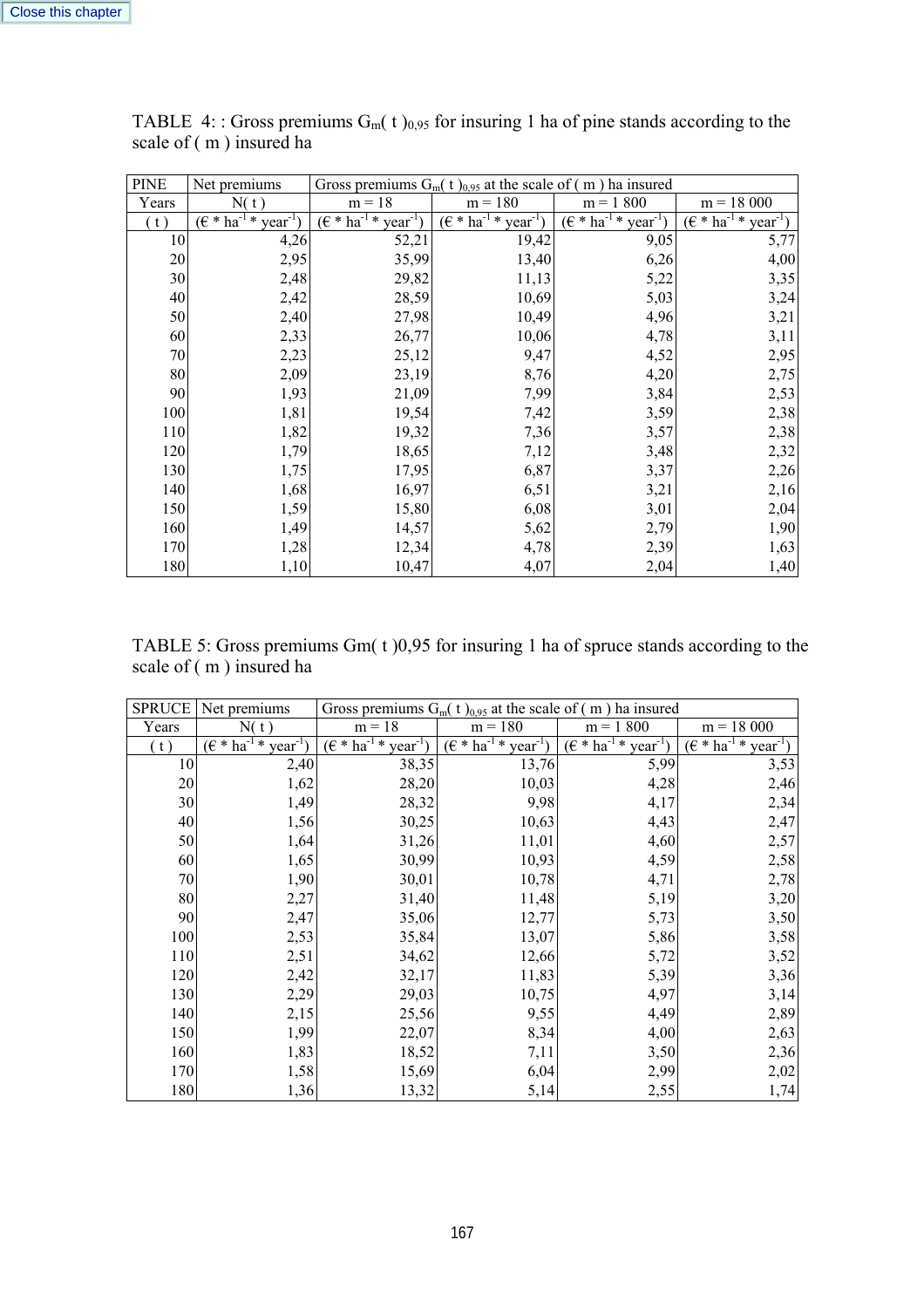| LARCH | Net premiums                           | Gross premiums $G_m(t)_{0.95}$ at the scale of (m) ha insured |                                               |                                               |                                        |  |  |
|-------|----------------------------------------|---------------------------------------------------------------|-----------------------------------------------|-----------------------------------------------|----------------------------------------|--|--|
| Years | N(t)                                   | $m = 18$                                                      | $m = 180$                                     | $m = 1,800$                                   | $m = 18000$                            |  |  |
| (t)   | $(\epsilon * ha^{-1} *$<br>$year^{-1}$ | $(\epsilon * ha^{-1} *$<br>$year^{-1}$                        | $(\epsilon * ha^{-1} *$<br>year <sup>-1</sup> | $\overline{(\epsilon * ha^{-1} * year^{-1})}$ | $(\epsilon * ha^{-1} *$<br>$year^{-1}$ |  |  |
| 10    | 1,31                                   | 117,87                                                        | 38,17                                         | 12,97                                         | 5,00                                   |  |  |
| 20    | 1,25                                   | 81,76                                                         | 26,71                                         | 9,30                                          | 3,80                                   |  |  |
| 30    | 1,25                                   | 69,16                                                         | 22,72                                         | 8,04                                          | 3,39                                   |  |  |
| 40    | 1,37                                   | 67,01                                                         | 22,13                                         | 7,93                                          | 3,45                                   |  |  |
| 50    | 1,50                                   | 65,72                                                         | 21,80                                         | 7,92                                          | 3,53                                   |  |  |
| 60    | 1,57                                   | 62,84                                                         | 20,95                                         | 7,70                                          | 3,51                                   |  |  |
| 70    | 1,61                                   | 58,94                                                         | 19,74                                         | 7,34                                          | 3,42                                   |  |  |
| 80    | 1,60                                   | 54,31                                                         | 18,27                                         | 6,87                                          | 3,27                                   |  |  |
| 90    | 1,59                                   | 50,08                                                         | 16,93                                         | 6,44                                          | 3,13                                   |  |  |
| 100   | 1,64                                   | 48,14                                                         | 16,34                                         | 6,29                                          | 3,11                                   |  |  |
| 110   | 1,78                                   | 49,10                                                         | 16,75                                         | 6,51                                          | 3,28                                   |  |  |
| 120   | 1,85                                   | 48,01                                                         | 16,45                                         | 6,47                                          | 3,31                                   |  |  |
| 130   | 1,88                                   | 45,90                                                         | 15,80                                         | 6,28                                          | 3,27                                   |  |  |
| 140   | 1,87                                   | 43,21                                                         | 14,94                                         | 6,00                                          | 3,18                                   |  |  |
| 150   | 1,83                                   | 40,12                                                         | 13,94                                         | 5,66                                          | 3,04                                   |  |  |
| 160   | 1,77                                   | 36,88                                                         | 12,87                                         | 5,28                                          | 2,88                                   |  |  |
| 170   | 1,58                                   | 31,27                                                         | 10,96                                         | 4,54                                          | 2,51                                   |  |  |
| 180   | 1,40                                   | 26,55                                                         | 9,35                                          | 3,92                                          | 2,20                                   |  |  |

TABLE 6: Gross premiums  $G_m(t)_{0.95}$  for insuring 1 ha of larch stands according to the scale of ( m ) insured ha

TABLE 7: Gross premiums  $G_m(t)_{0.95}$  for insuring 1 ha of fir stands according to the scale of ( m ) insured ha

| <b>FIR</b> | Net premiums                        |                                          | Gross premiums $G_m(t)_{0.95}$ at the scale of (m) ha insured |                                               |                                     |  |  |
|------------|-------------------------------------|------------------------------------------|---------------------------------------------------------------|-----------------------------------------------|-------------------------------------|--|--|
| Years      | N(t)                                | $m = 18$                                 | $m = 180$                                                     | $m = 1,800$                                   | $m = 18000$                         |  |  |
| (t)        | $(\epsilon * ha^{-1} *$<br>$year-1$ | $(\epsilon * ha^{-1} *$<br>$year^{-1}$ ) | $(\epsilon * ha^{-1} *$<br>year <sup>-1</sup>                 | $(\epsilon * ha^{-1} *$<br>year <sup>-1</sup> | $(\epsilon * ha^{-1} *$<br>$year-1$ |  |  |
| 10         | 0,44                                | 20,05                                    | 6,64                                                          | 0,06                                          | 1,06                                |  |  |
| 20         | 0,42                                | 14,12                                    | 4,75                                                          | 0,04                                          | 0,85                                |  |  |
| 30         | 0,44                                | 12,54                                    | 4,27                                                          | 0,04                                          | 0,82                                |  |  |
| 40         | 0,53                                | 13,25                                    | 4,55                                                          | 0,04                                          | 0,93                                |  |  |
| 50         | 0,62                                | 14,15                                    | 4,90                                                          | 0,05                                          | 1,05                                |  |  |
| 60         | 0,70                                | 14,52                                    | 5,07                                                          | 0,05                                          | 1,14                                |  |  |
| 70         | 0,79                                | 15,10                                    | 5,32                                                          | 0,05                                          | 1,25                                |  |  |
| 80         | 1,04                                | 18,26                                    | 6,48                                                          | 0,07                                          | 1,58                                |  |  |
| 90         | 1,25                                | 20,53                                    | 7,35                                                          | 0,08                                          | 1,86                                |  |  |
| 100        | 1,39                                | 21,41                                    | 7,72                                                          | 0,08                                          | 2,03                                |  |  |
| 110        | 1,48                                | 21,41                                    | 7,79                                                          | 0,09                                          | 2,11                                |  |  |
| 120        | 1,53                                | 20,73                                    | 7,60                                                          | 0,08                                          | 2,13                                |  |  |
| 130        | 1,53                                | 19,64                                    | 7,25                                                          | 0,08                                          | 2,10                                |  |  |
| 140        | 1,51                                | 18,35                                    | 6,83                                                          | 0,08                                          | 2,04                                |  |  |
| 150        | 1,46                                | 16,93                                    | 6,35                                                          | 0,07                                          | 1,95                                |  |  |
| 160        | 1,40                                | 15,48                                    | 5,85                                                          | 0,07                                          | 1,85                                |  |  |
| 170        | 1,25                                | 13,15                                    | 5,01                                                          | 0,06                                          | 1,63                                |  |  |
| 180        | 1,11                                | 11,19                                    | 4,30                                                          | 0,05                                          | 1,43                                |  |  |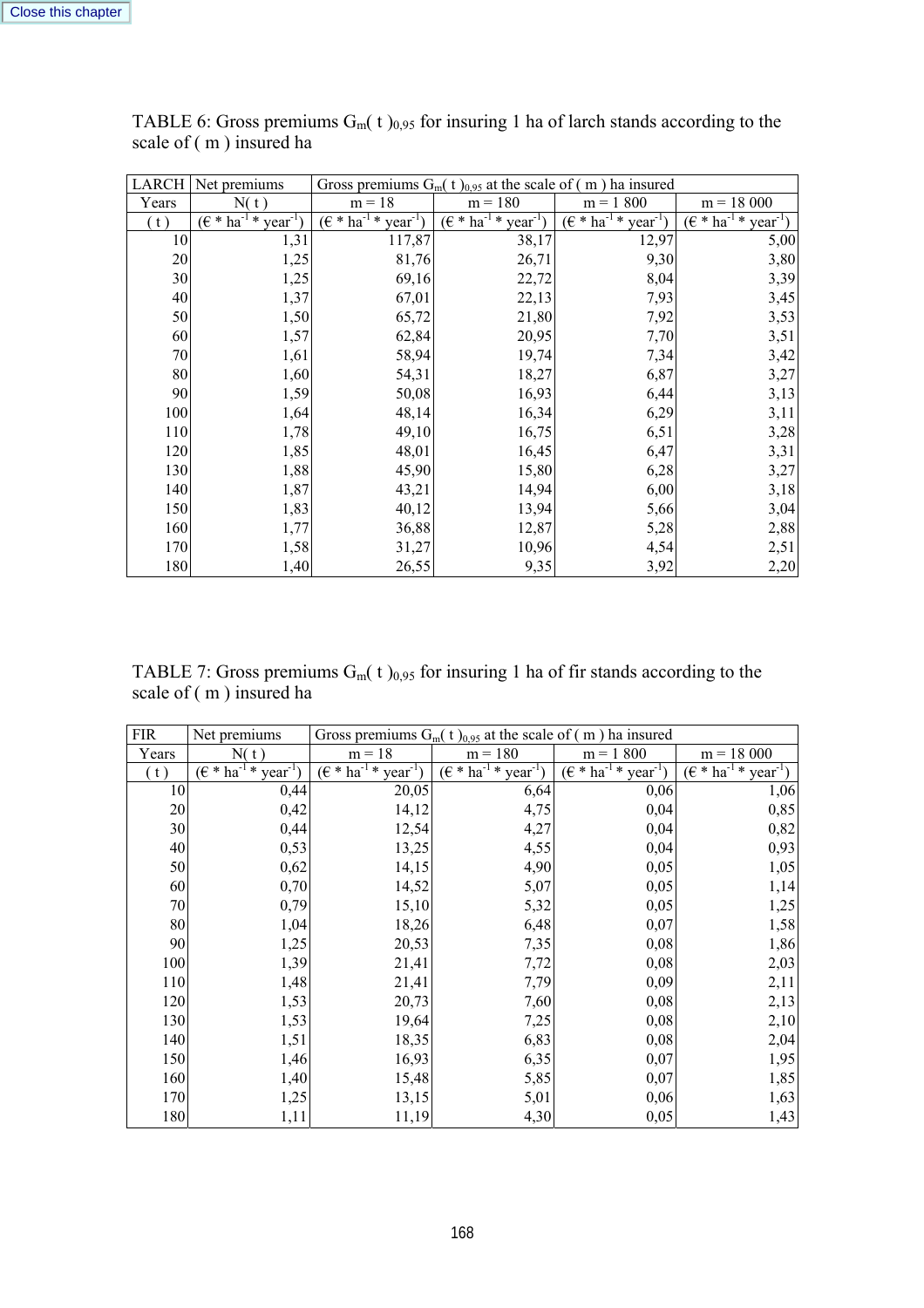| <b>OAK</b> | Net premiums                        | Gross premiums $G_m(t)_{0.95}$ at the scale of (m) ha insured |                                     |                                    |                                     |  |  |
|------------|-------------------------------------|---------------------------------------------------------------|-------------------------------------|------------------------------------|-------------------------------------|--|--|
| Years      | N(t)                                | $m = 18$                                                      | $m = 180$                           | $m = 1,800$                        | $m = 18000$                         |  |  |
| (t)        | $(\epsilon * ha^{-1} *$<br>$year-1$ | $(\epsilon * ha^{-1} *$<br>$year^{-1}$ )                      | $(\epsilon * ha^{-1} *$<br>$year-1$ | $(\epsilon * ha^{-1} * year^{-1})$ | $(\epsilon * ha^{-1} *$<br>$year-1$ |  |  |
| 10         | 1,15                                | 28,42                                                         | 9,78                                | 3,88                               | 2,01                                |  |  |
| 20         | 0,83                                | 20,40                                                         | 7,02                                | 2,78                               | 1,45                                |  |  |
| 30         | 0,72                                | 17,87                                                         | 6,15                                | 2,44                               | 1,27                                |  |  |
| 40         | 0,72                                | 17,80                                                         | 6,12                                | 2,43                               | 1,26                                |  |  |
| 50         | 0,70                                | 17,23                                                         | 5,92                                | 2,35                               | 1,22                                |  |  |
| 60         | 0,66                                | 16,27                                                         | 5,60                                | 2,22                               | 1,15                                |  |  |
| 70         | 0,61                                | 15,06                                                         | 5,18                                | 2,06                               | 1,07                                |  |  |
| 80         | 0,56                                | 13,75                                                         | 4,73                                | 1,88                               | 0,97                                |  |  |
| 90         | 0,50                                | 12,40                                                         | 4,27                                | 1,69                               | 0,88                                |  |  |
| 100        | 0,45                                | 11,08                                                         | 3,81                                | 1,51                               | 0,79                                |  |  |
| 110        | 0,40                                | 9,88                                                          | 3,40                                | 1,35                               | 0,70                                |  |  |
| 120        | 0,37                                | 9,16                                                          | 3,15                                | 1,25                               | 0,65                                |  |  |
| 130        | 0,36                                | 8,94                                                          | 3,07                                | 1,22                               | 0,63                                |  |  |
| 140        | 0,34                                | 8,50                                                          | 2,92                                | 1,16                               | 0,60                                |  |  |
| 150        | 0,32                                | 7,96                                                          | 2,74                                | 1,09                               | 0,56                                |  |  |
| 160        | 0,30                                | 7,35                                                          | 2,53                                | 1,00                               | 0,52                                |  |  |
| 170        | 0,25                                | 6,22                                                          | 2,14                                | 0,85                               | 0,44                                |  |  |
| 180        | 0,21                                | 5,27                                                          | 1,81                                | 0,72                               | 0,37                                |  |  |

TABLE 8: Gross premiums  $G_m(t)_{0.95}$  for insuring 1 ha of oak stands according to the scale of ( m ) insured ha

TABLE 9: Gross premiums  $G_m(t)_{0,95}$  for insuring 1 ha of beech stands according to the scale of ( m ) insured ha

| <b>BEECH</b> | Net premiums                        | Gross premiums $G_m(t)_{0.95}$ at the scale of (m) ha insured |                              |                                        |                                              |  |  |
|--------------|-------------------------------------|---------------------------------------------------------------|------------------------------|----------------------------------------|----------------------------------------------|--|--|
| Years        | N(t)                                | $m = 18$                                                      | $m = 180$                    | $m = 1,800$                            | $m = 18000$                                  |  |  |
| (t)          | $(\epsilon * ha^{-1} *$<br>$year-1$ | $(\epsilon * ha^{-1} *$<br>$year-1$                           | $(E * ha^{-1} *$<br>$year-1$ | $(\epsilon * ha^{-1} *$<br>$year^{-1}$ | $(\epsilon * ha^{-1} *$<br>year <sup>1</sup> |  |  |
| 10           | 0,89                                | 21,87                                                         | 7,52                         | 2,98                                   | 1,55                                         |  |  |
| 20           | 0,66                                | 16,17                                                         | 5,56                         | 2,21                                   | 1,15                                         |  |  |
| 30           | 0,66                                | 16,32                                                         | 5,61                         | 2,23                                   | 1,16                                         |  |  |
| 40           | 0,71                                | 17,45                                                         | 6,00                         | 2,38                                   | 1,24                                         |  |  |
| 50           | 0,73                                | 18,02                                                         | 6,20                         | 2,46                                   | 1,28                                         |  |  |
| 60           | 0,72                                | 17,85                                                         | 6,14                         | 2,44                                   | 1,26                                         |  |  |
| 70           | 0,69                                | 17,10                                                         | 5,88                         | 2,33                                   | 1,21                                         |  |  |
| 80           | 0,72                                | 17,72                                                         | 6,09                         | 2,42                                   | 1,26                                         |  |  |
| 90           | 0,80                                | 19,82                                                         | 6,82                         | 2,71                                   | 1,41                                         |  |  |
| 100          | 0,82                                | 20,26                                                         | 6,97                         | 2,77                                   | 1,44                                         |  |  |
| 110          | 0,79                                | 19,53                                                         | 6,72                         | 2,67                                   | 1,38                                         |  |  |
| 120          | 0,73                                | 18,10                                                         | 6,22                         | 2,47                                   | 1,28                                         |  |  |
| 130          | 0,66                                | 16,26                                                         | 5,59                         | 2,22                                   | 1,15                                         |  |  |
| 140          | 0,58                                | 14,24                                                         | 4,90                         | 1,94                                   | 1,01                                         |  |  |
| 150          | 0,50                                | 12,22                                                         | 4,20                         | 1,67                                   | 0,87                                         |  |  |
| 160          | 0,41                                | 10,15                                                         | 3,49                         | 1,39                                   | 0,72                                         |  |  |
| 170          | 0,35                                | 8,59                                                          | 2,95                         | 1,17                                   | 0,61                                         |  |  |
| 180          | 0,29                                | 7,27                                                          | 2,50                         | 0,99                                   | 0,52                                         |  |  |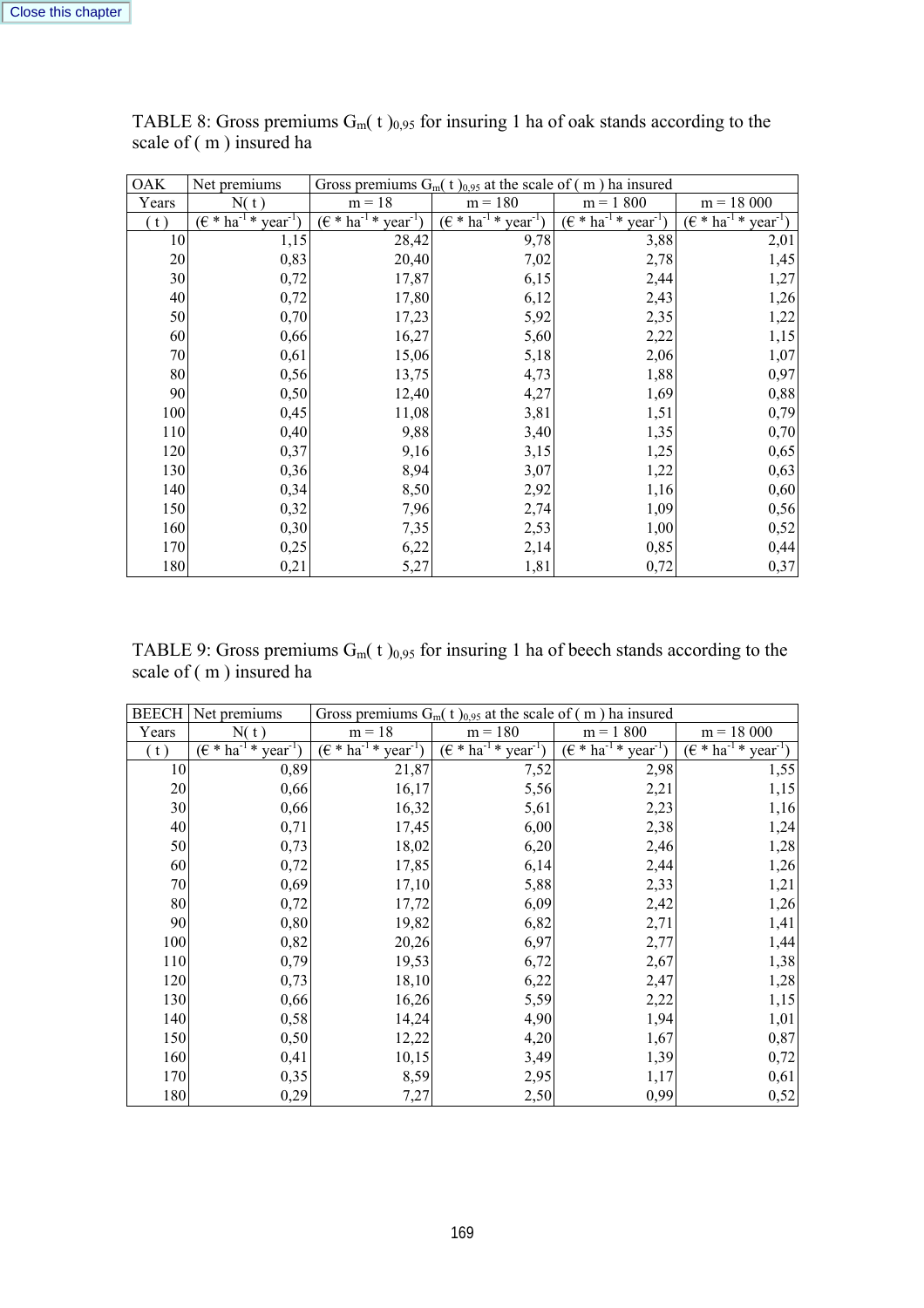## **Conclusions**

 The brand-new forest property fire insurance model was proposed and experimentally evaluated on the example of the W-UI belonging to the area of the Slovak Paradise National Park. The obtained results point out that the amounts of the gross premiums  $G_m(t)$  are about 3 times lower, if the scales of the insured areas (m) increase 10 times. To decrease the mentioned gross premiums and make them acceptable for the most of forest owners, the insurance company should enlarge the insured areas of the all forest stands of assumed tree-species as much as possible.

## **References**

- Gadow, K.v.2000. Evaluating risk in forest planning models. Silva Fennica vol. 34(2): 181-191.
- Hanewinkel, M. 2002. Comparative economic investigations of even-aged and uneven aged silvicultural systems: a critical analysis of different methods. Forestry, vol 75(4): 473-481.
- Hanewinkel, M.- Oesten, G. 1998. Ökonomischer Modellvergleich risikobeinflusster Alterklassen und Plenterwald betriebsklassen. All. Forstz. Wald 53:427–430.
- Holecy, J. 2000 a. Preliminary results of the analysis concerning forest fire occurrence in Slovakia. pp. 117–127. In Proc. 4th International Scientific Conference "Wood & Fire Safety", May 14–19, 2000, High Tatras, Strbske Pleso, Technical University of Zvolen, Slovakia, 395 pp.
- Holecy, J. 2000 b. Forest property fire insurance problem in Slovakia and its solution by methods of elementary statistics. pp. 53-60. In Proc. Int. conf. on "Development Trends of Processes Management in Wood Processing Industry and in Forestry" June 21–23, 2000, Zvolen, Technical University of Zvolen, Slovakia. 313 p.
- Klein, T. Bahyl, V. Vacek, V. 1997. Basics of Probability and Mathematical Statistics. Publishing House of the Technical University of Zvolen, Zvolen. 224 p. (in Slovak).
- Kouba, J. 2002. Das Leben des Waldes und seine Lebensunsicherheit (Forest Life and its Temporal Uncertainty) German Journal of Forest Science. vol. 121:211–228.
- Kouba, J. Kasparova, I. 1989. Steuerungs theorie des Ausgleichs prozesses zum Normal Wald auf Grund der Stochastischen Processe. Res. Report, Czech. Agriultural University. Prague, Czech Republic. 64 pp.
- Kouba, J. 1977. Markov chains and modelling the long term development of the age structure and production of forests. Proposal of a new theory of the normal forest. Scientia Agriculturae Bohemslovaca, vol. 26(3):179-193.
- Martell, D.L. 1980. The optimal rotation of a flammable forest stand. Can. J. For. Res. 10:30-34.
- Sisak, L. Pulkrab, K. 2001. Damaging factors and their influence on forestry in the Czech Republic. pp. 125-132. In Proc. IUFRO Division 4 Conference "The Economics of Natural Hazards in Forestry", June 7-10, 2001, Solsona, Catalonia, Spain, Padua University Press, Italy. 164 pp.
- Tutka, J. Hladik, M. Durkovic, J. Linderova, R. 1992. Forest valuation. (Ocenovanie lesov). Zvolen, The Institute for Education and Training of Employees in Forestry and Water Management. (in Slovak) 215 pp.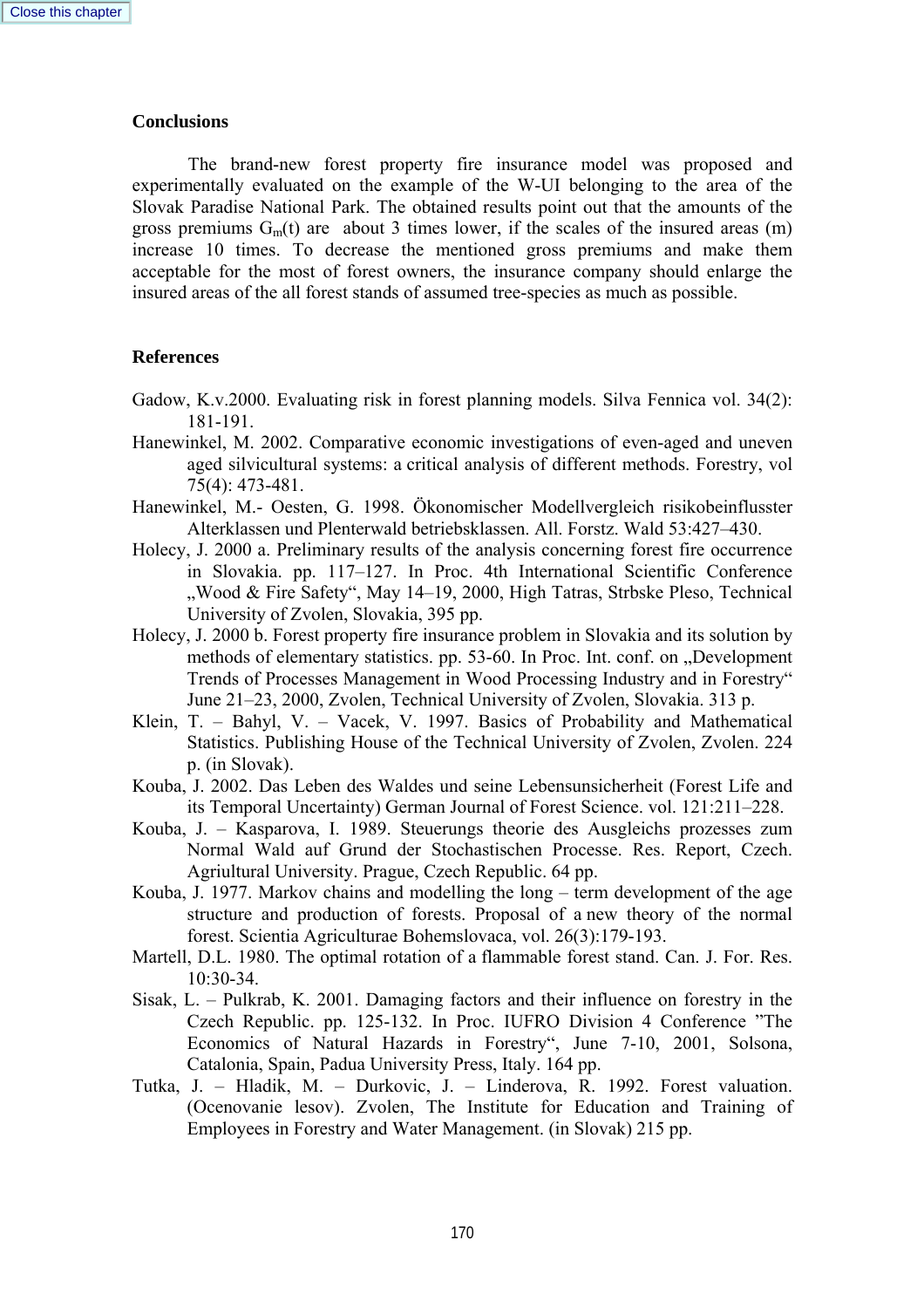Triola, M.F. 1989. Elementary statistics. 4<sup>th</sup> ed. Redwood City, California, Benjamin Cummings Publishing Company. 784 pp.

Van Wagner, C.E. 1978. Age class distribution and the forest fire cycle. Can. J. For. Res. 8:220-227.